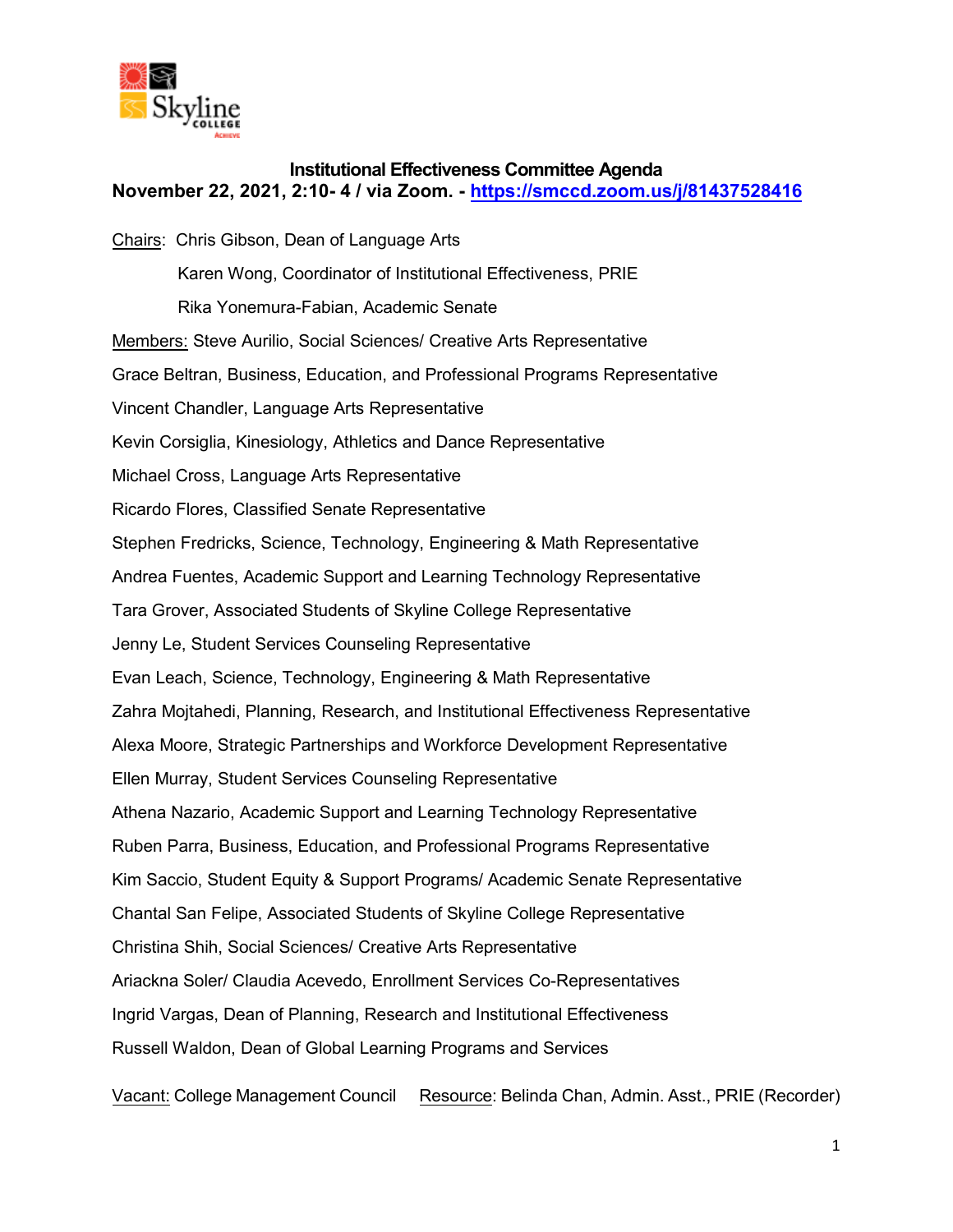

## **Action Item**

| <b>Topics</b> |                                                                                                                                                         | <b>Presenters</b>                       | <b>Time</b> |
|---------------|---------------------------------------------------------------------------------------------------------------------------------------------------------|-----------------------------------------|-------------|
| I.            | Approve Agenda                                                                                                                                          | Yonemura-<br>Fabian                     | $2$ min.    |
| ΙΙ.           | <b>Approve November 8 Minutes</b>                                                                                                                       | Yonemura-<br>Fabian                     | $2$ min.    |
|               | <b>Reports/Discussions</b>                                                                                                                              |                                         |             |
| <b>Topics</b> |                                                                                                                                                         | <b>Presenters</b>                       | <b>Time</b> |
| Ш.            | <b>Review the CPR Checklists</b><br><b>Instructional CPR Checklist</b><br>А.<br><b>B.</b><br><b>Student/ Learning Support Services Checklist</b>        | Gibson                                  | 20 min.     |
|               | <b>Action Item</b>                                                                                                                                      |                                         |             |
| <b>Topics</b> |                                                                                                                                                         | <b>Presenters</b>                       | <b>Time</b> |
| IV.           | Vote on adopting the CPR checklists to give feedback                                                                                                    | <b>Members</b>                          | $5$ min.    |
|               | <b>Reports/ Discussions</b>                                                                                                                             |                                         |             |
| <b>Topics</b> |                                                                                                                                                         | <b>Presenters</b>                       | <b>Time</b> |
| V.            | Update IEC CPR Team assignments<br>for the<br>next cohort as needed                                                                                     | Wong &<br><b>Members</b>                | 15 min.     |
| VI.           | Become familiar with the second program through<br>program review documents - key takeaways such<br>as goals, strengths, potential areas of improvement | Gibson &<br><b>Members</b>              | 30 min.     |
| VII.          | Draft the program presentation parameters and<br>post presentation engagement on Jamboard                                                               | Yonemura-<br>Fabian &<br><b>Members</b> | 30 min.     |